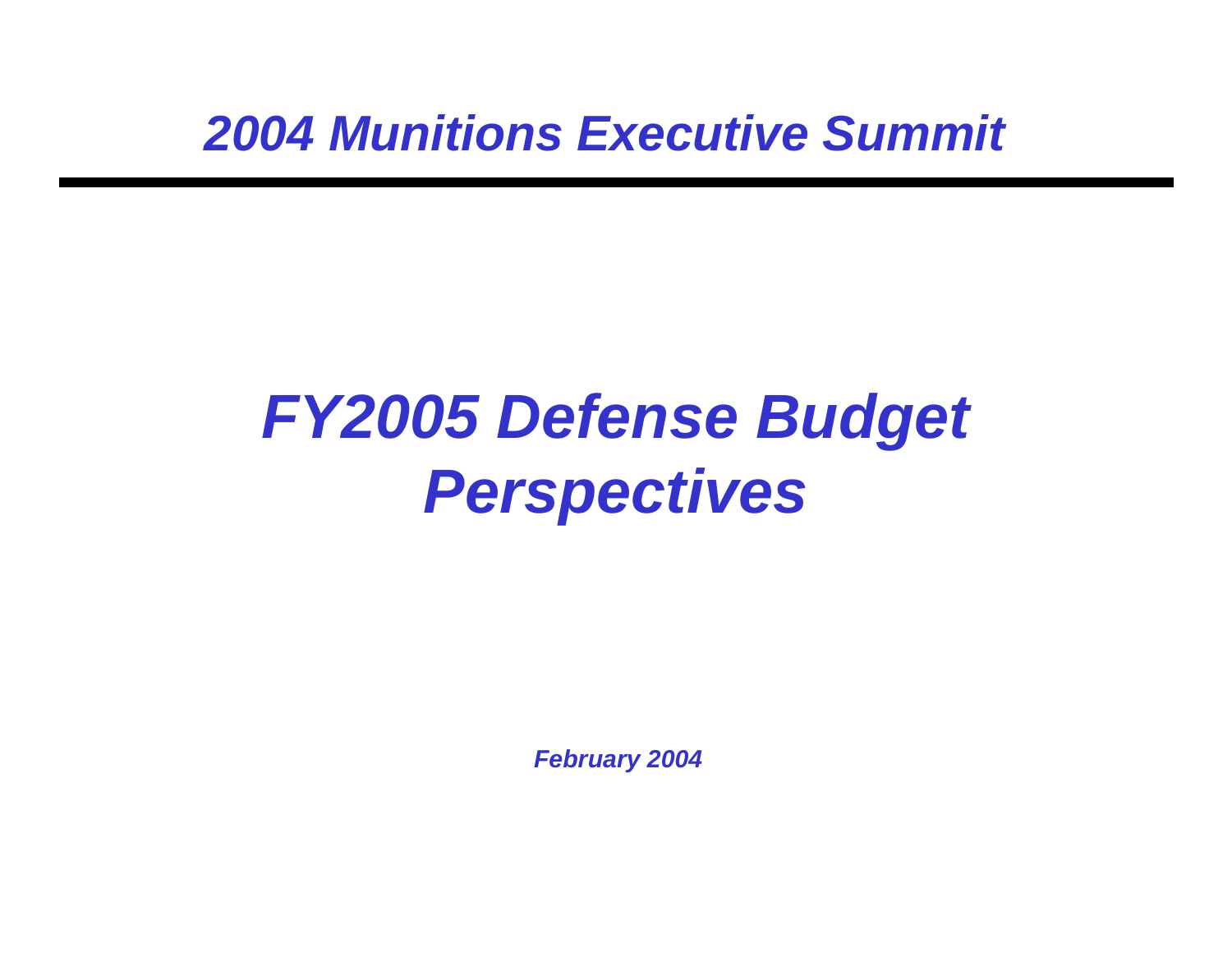*FY2005 President's Budget*

*Unacceptable to Congress:*

*- Presidential/Congressional Election Year Colors Every Debate*

- *Deficit Dominates Discussions*
- *Restraints on Domestic Programs*
- *Unrealistic Assumptions*
- *Additional Tax Cut Proposals*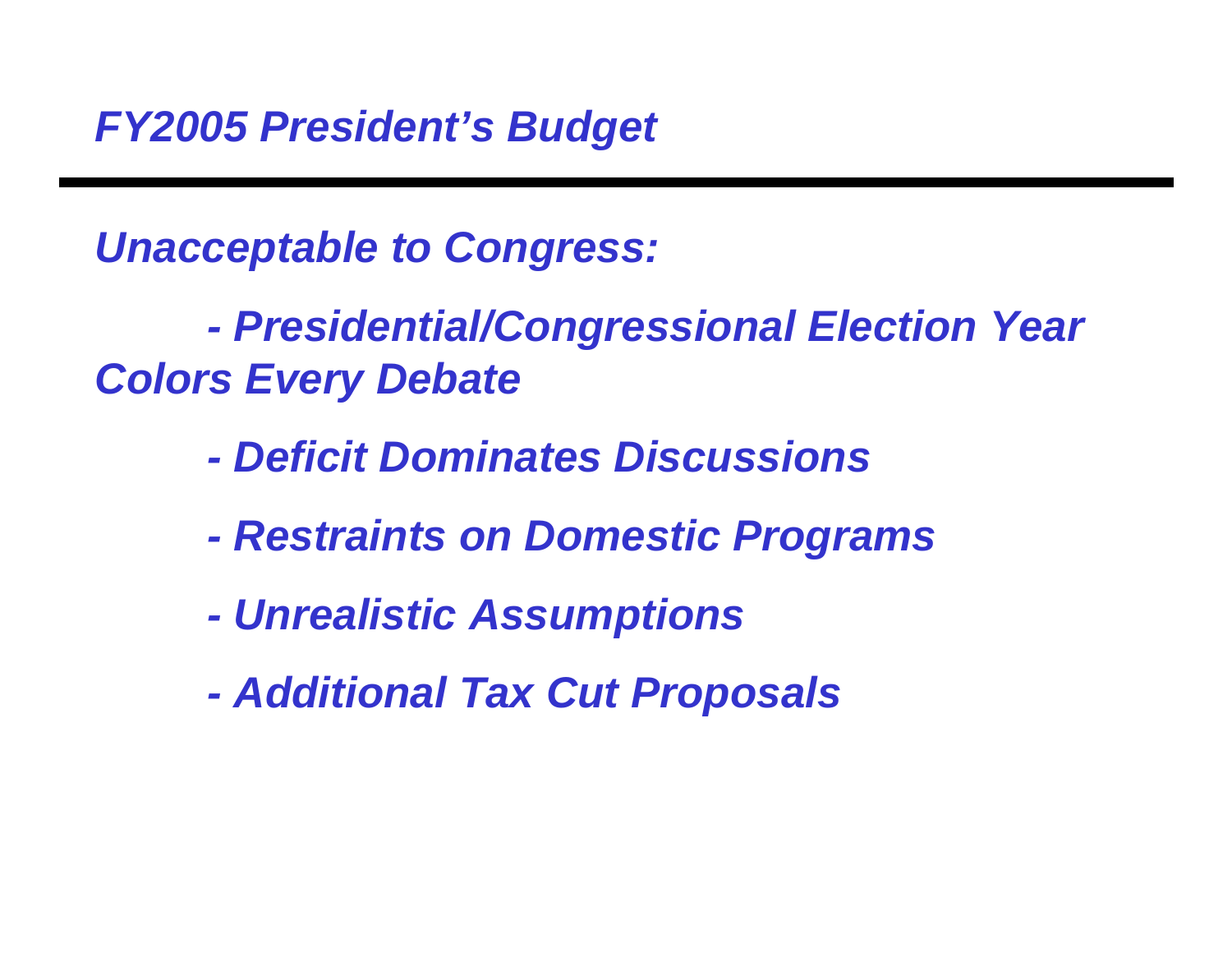### *How Congress Will Respond*

- • *Budget Resolution Will Be First Indication*
- • *Spending Controls*
- • *Move Funds from Defense & DHS to DomesticAccounts?*
- • *Innovative Approaches (e.g., combined bills)*
- • *Long-term Continuing Resolution? Lame Duck Session?*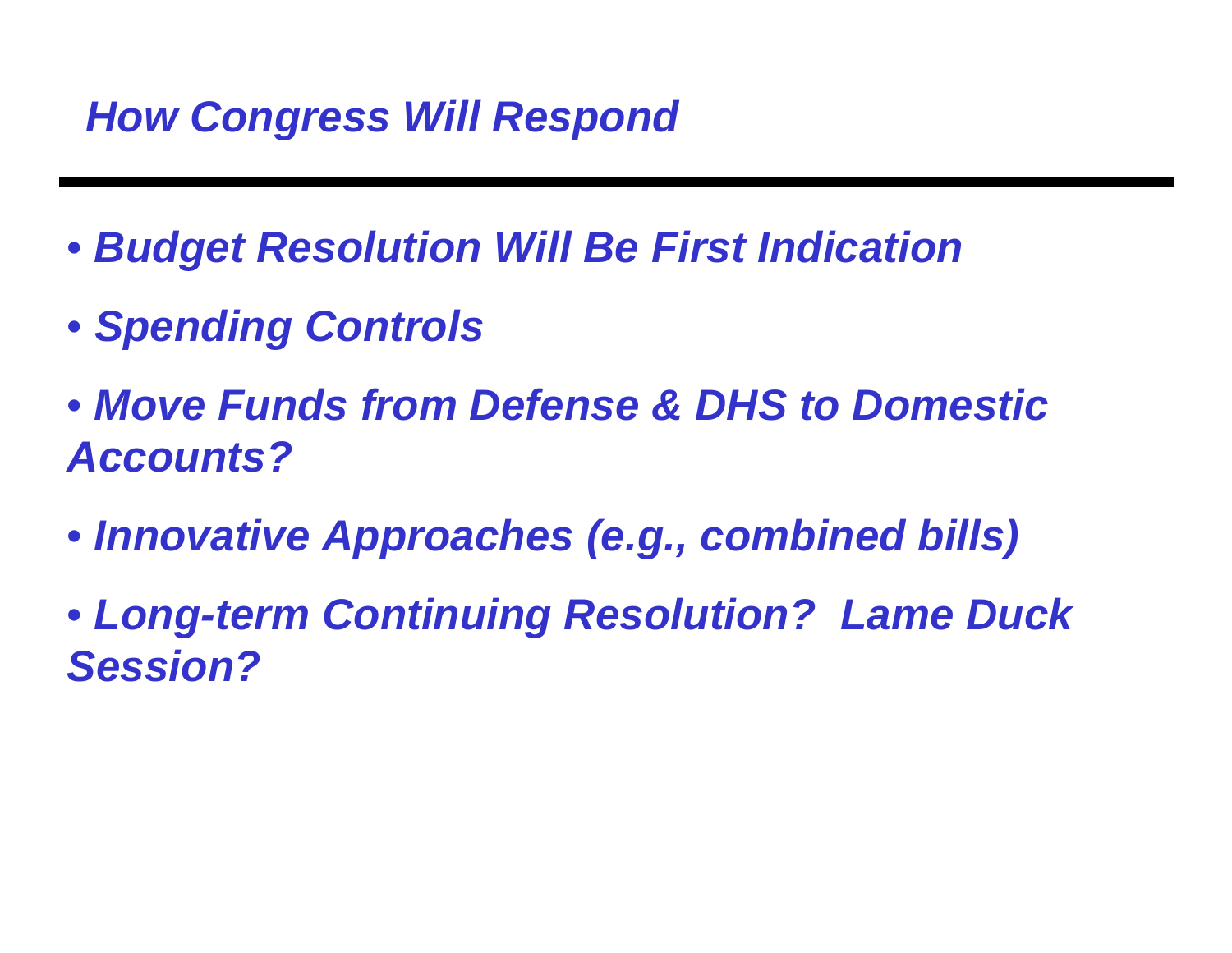

- • *Pass Defense and DHS Early*
- • *Address Minimum Domestic Spending Needs*
- • *Rationalize Forecasted Deficits*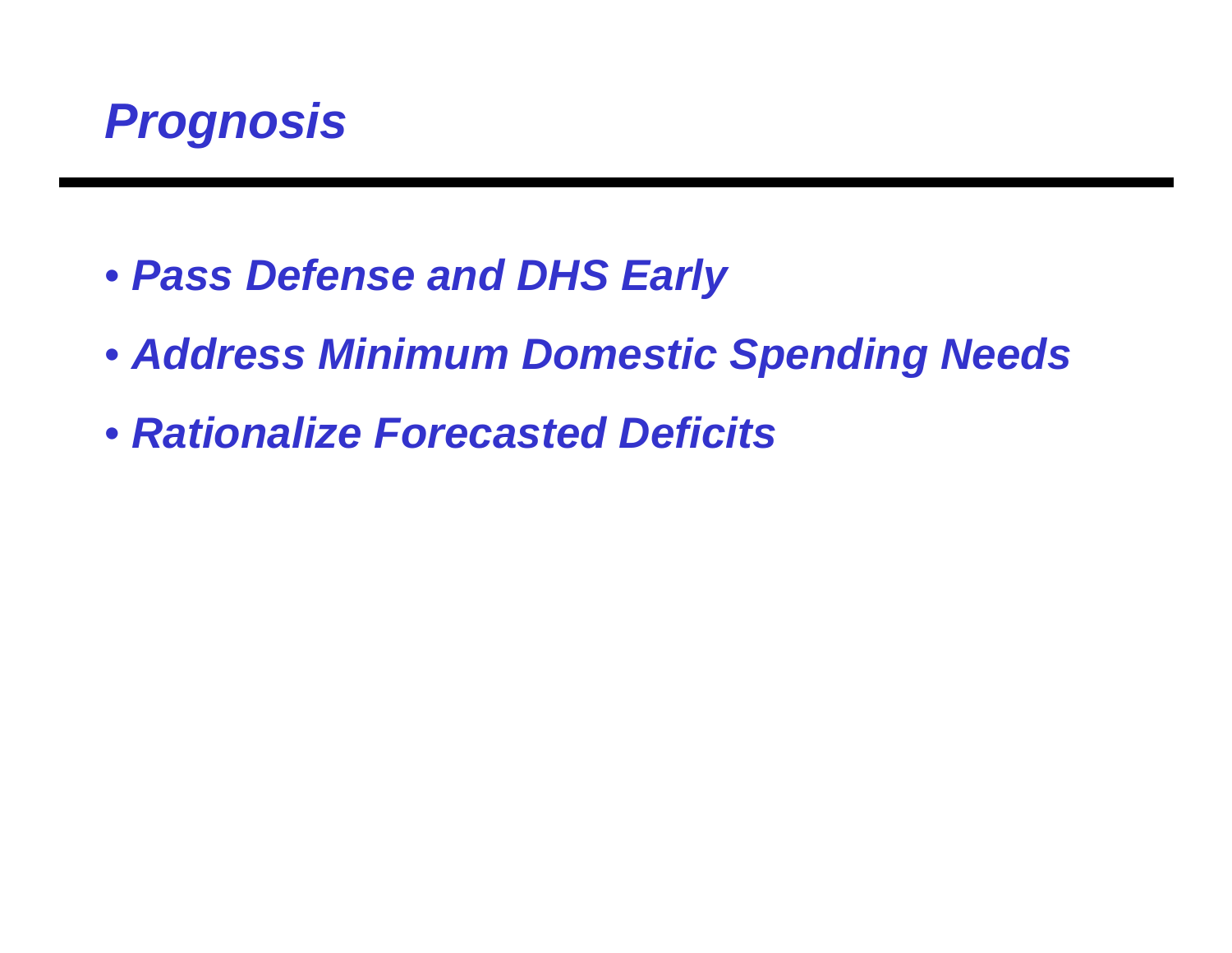#### *Budget Projections*

|                         | 2003   | 2004   | 2005   | 2006   | 2007   | 2008   | 2009   | 2010   |
|-------------------------|--------|--------|--------|--------|--------|--------|--------|--------|
| <b>Revenues (\$B)</b>   | 1,782  | 1,817  | 2,049  | 2,256  | 2,385  | 2,506  | 2,644  | 2,786  |
| <b>Outlays</b>          |        |        |        |        |        |        |        |        |
| <b>Discretionary</b>    | 826    | 896    | 936    | 955    | 972    | 998    | 1,021  | 1,045  |
| <b>Mandatory</b>        | 1,179  | 1,242  | 1,295  | 1,350  | 1,424  | 1,504  | 1,591  | 1,687  |
| <b>Total (incl Int)</b> | 2,158  | 2.294  | 2,411  | 2,525  | 2,652  | 2,783  | 2,912  | 3,037  |
| Deficit/Surplus         | $-375$ | $-477$ | $-362$ | $-269$ | $-267$ | $-278$ | $-268$ | $-261$ |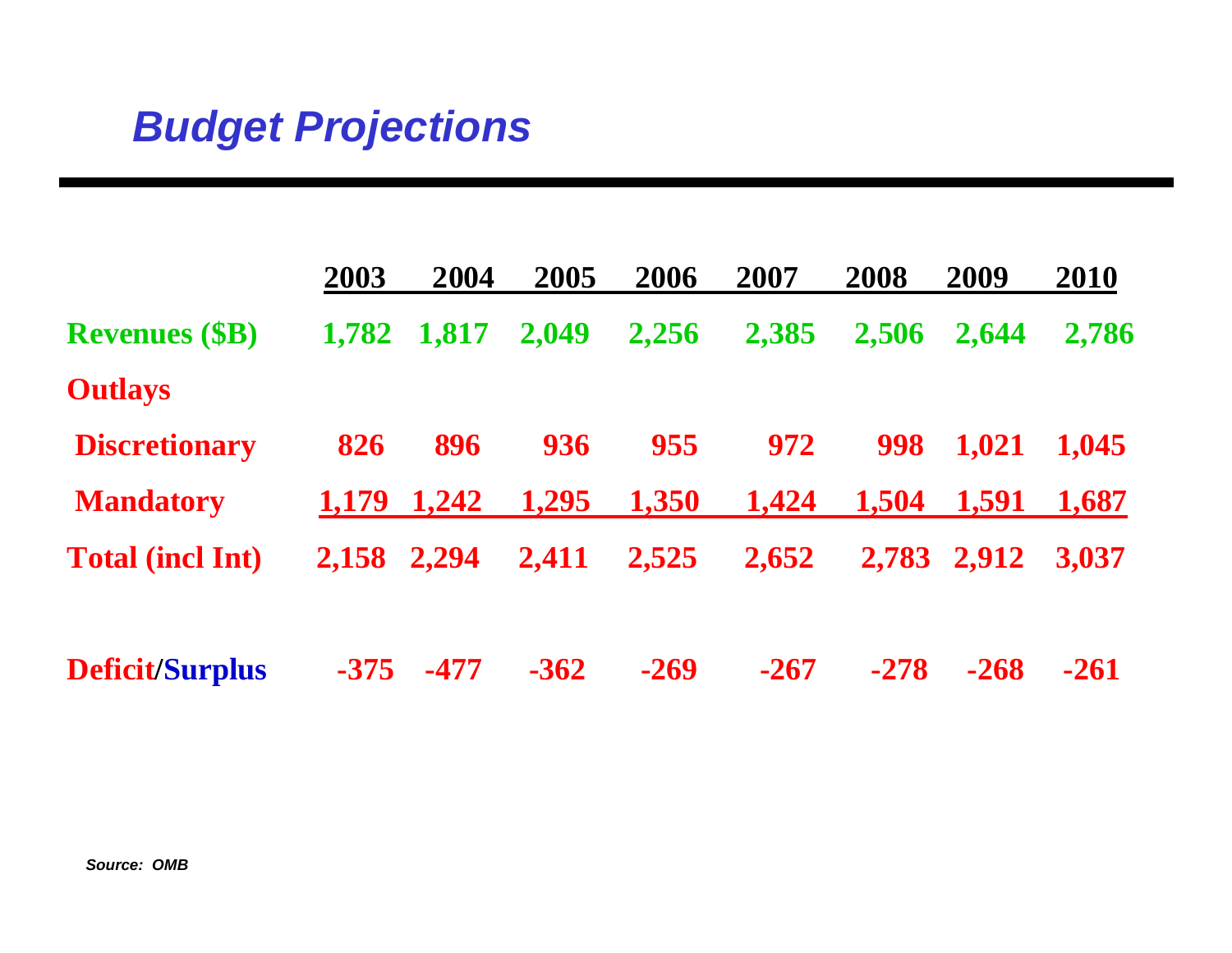## *The Defense Budget: Review and Considerations*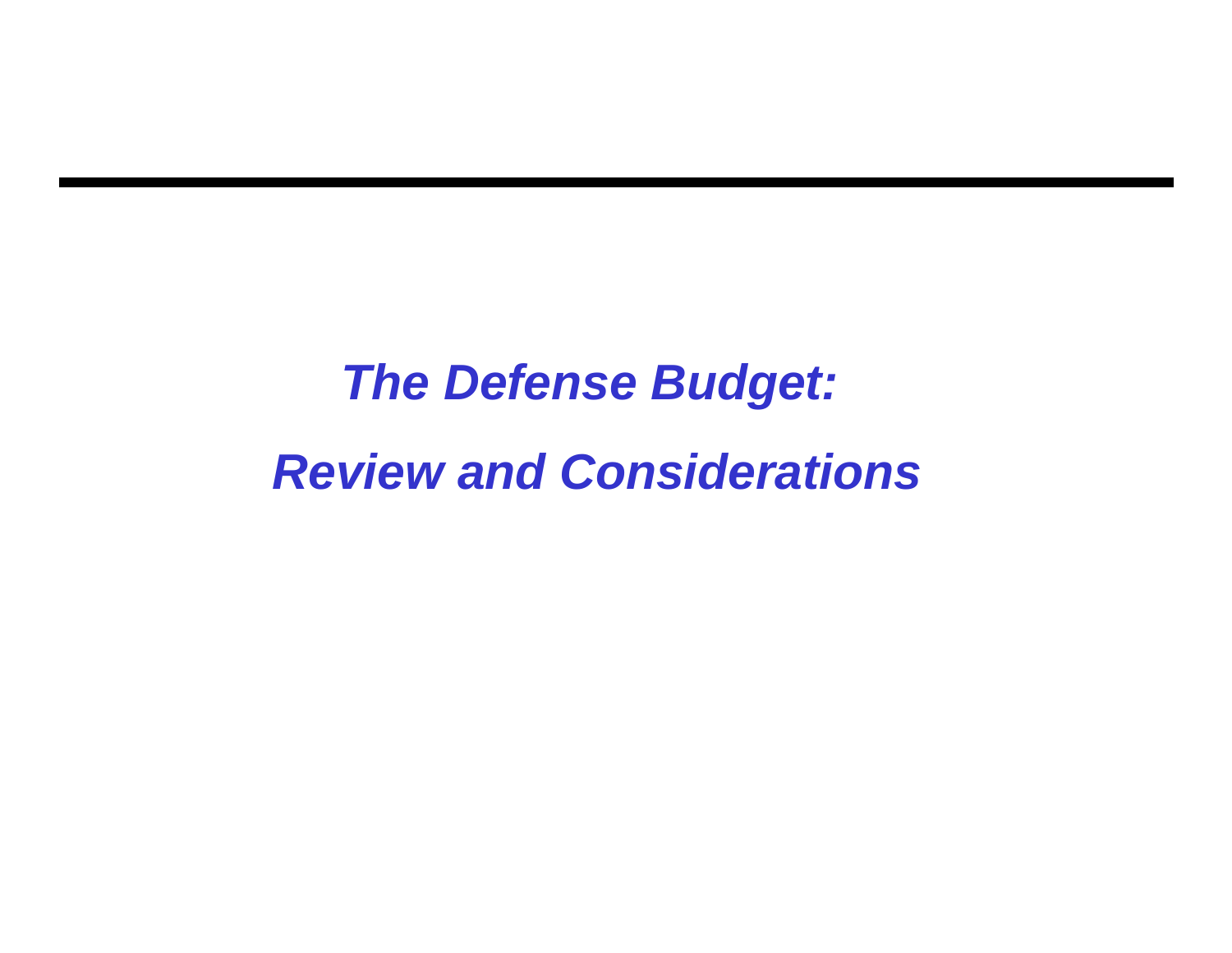#### *DoD BUDGET REQUEST vs. APPROPRIATION – A Quick Review*



 *FY04 does not include Supplemental, nor does FY05 Request include needed Iraq Funds*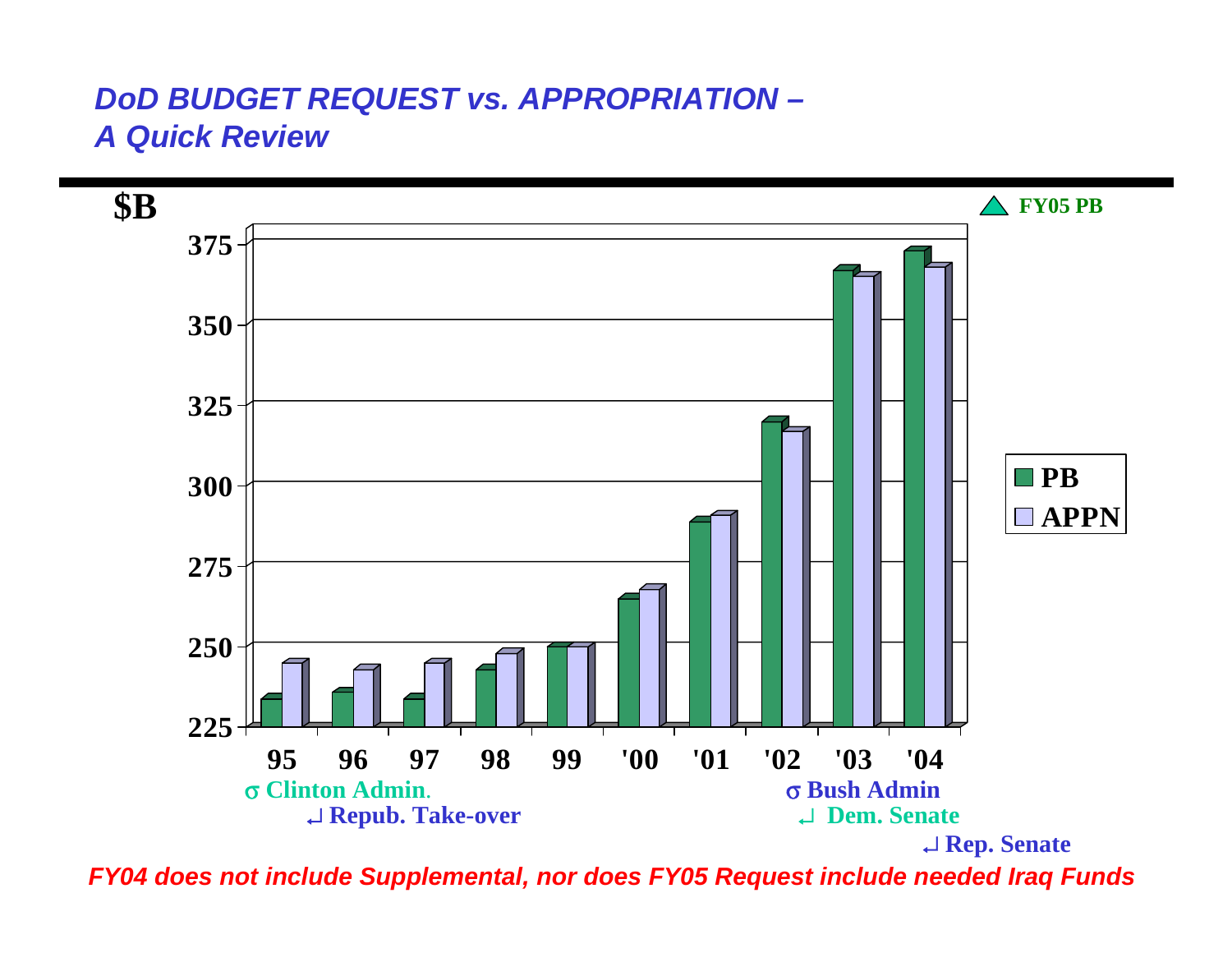#### *FY2004 Appropriations*

• *Third consecutive year in which Congress has appropriated less than President requested for defense (excluding supplemental funds)*

• *In defense appropriations conference, 236 R&D and procurement programs incurred funding cuts to pay for adds in other programs*

- • *What about Congressional adds in FY04?*
	- *85% of all adds were less than \$5M*
	- *95% of all adds were less than \$10M*
	- *Less than 1% exceeded \$20M*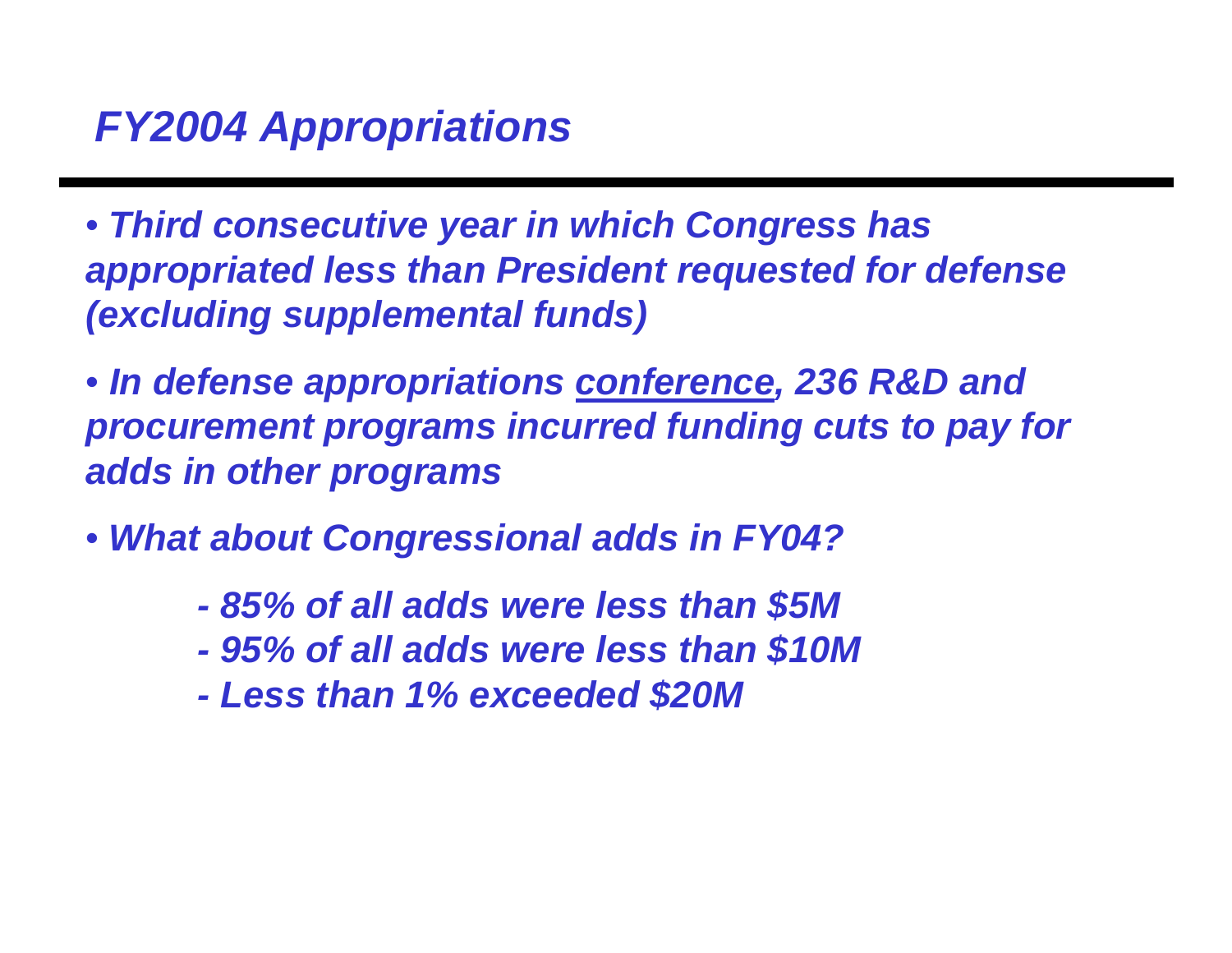#### *FY 2005 Defense Budget Topline*

*(Discretionary BA \$B)*

| DoD (051) FY04 05 06 |  | 07                                   | 08 | 09 |
|----------------------|--|--------------------------------------|----|----|
| (Budget Auth)        |  |                                      |    |    |
|                      |  | 375.3* 401.7 422.7 443.9 465.7 487.7 |    |    |
| <b>(R&amp;D)</b>     |  | 64.3 68.9 71.0 70.7 71.6 70.7        |    |    |
| (Proc)               |  | 75.3 74.9 80.4 90.6 105.1 114.0      |    |    |

*\* Baseline includes adjustments and recissions*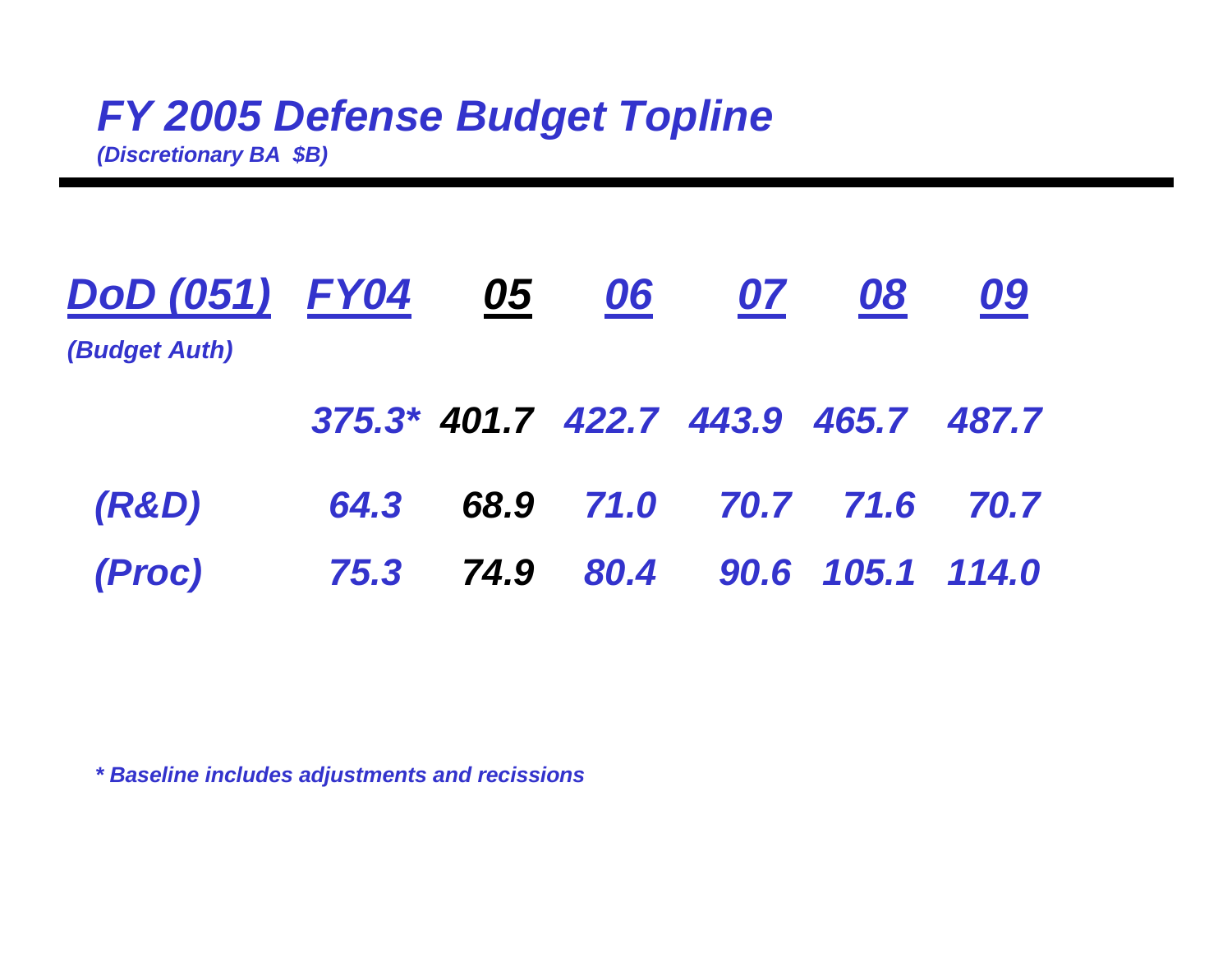*Funding Challenges for FY 2005 & Beyond*

*Large increases in investment accounts over POM unlikely*

*Reasons:*

*- Pressure on budget from military health care, MILPERS, O&M*

 *- No partisan imperative for increases to investment accounts*

 *- Major disincentives: deficit, domestic priorities*

*Impacts:*

*- Programs in the budget will remain under pressure into outyears*

*- Member efforts to add funds to R&D and procurement will continue to be selective and marginal*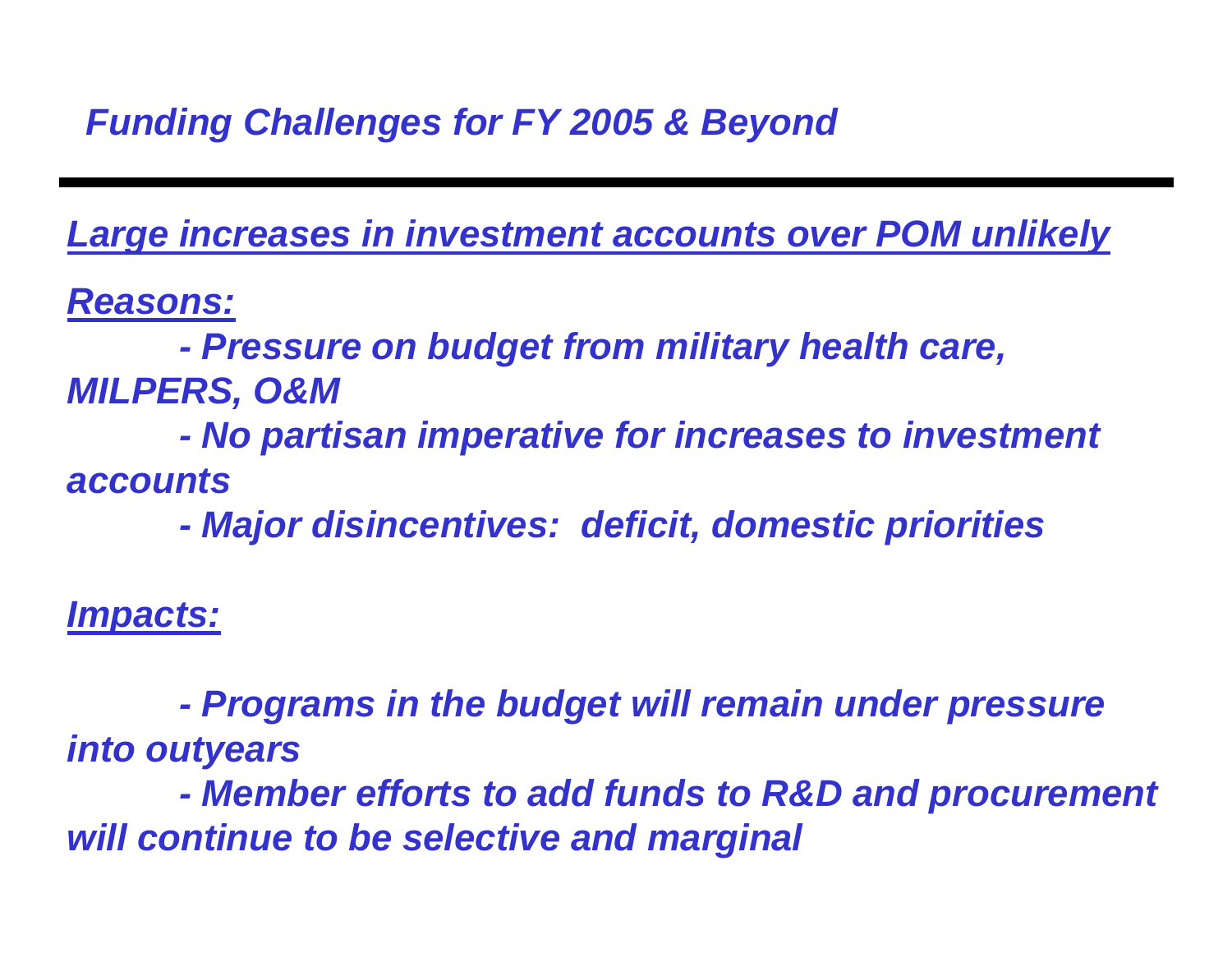#### *FY 2005 Defense Budget Overview*

• *FY2005 defense budget (051) is \$401.7B (6% growth before inflation)*

• *R&D increases by \$4B over FY2004; procurement down slightly*

• *Defense Budget Considerations:*

 *- Key election year defense issue is one of policy (Iraq), not funding*

 *- Operational costs (Iraq, Afghanistan) are impacting budget*

- *Reserve/NG call-ups, training requirements remain high*
- *Modernization/transformation*
- *Escalating personnel, military health care costs*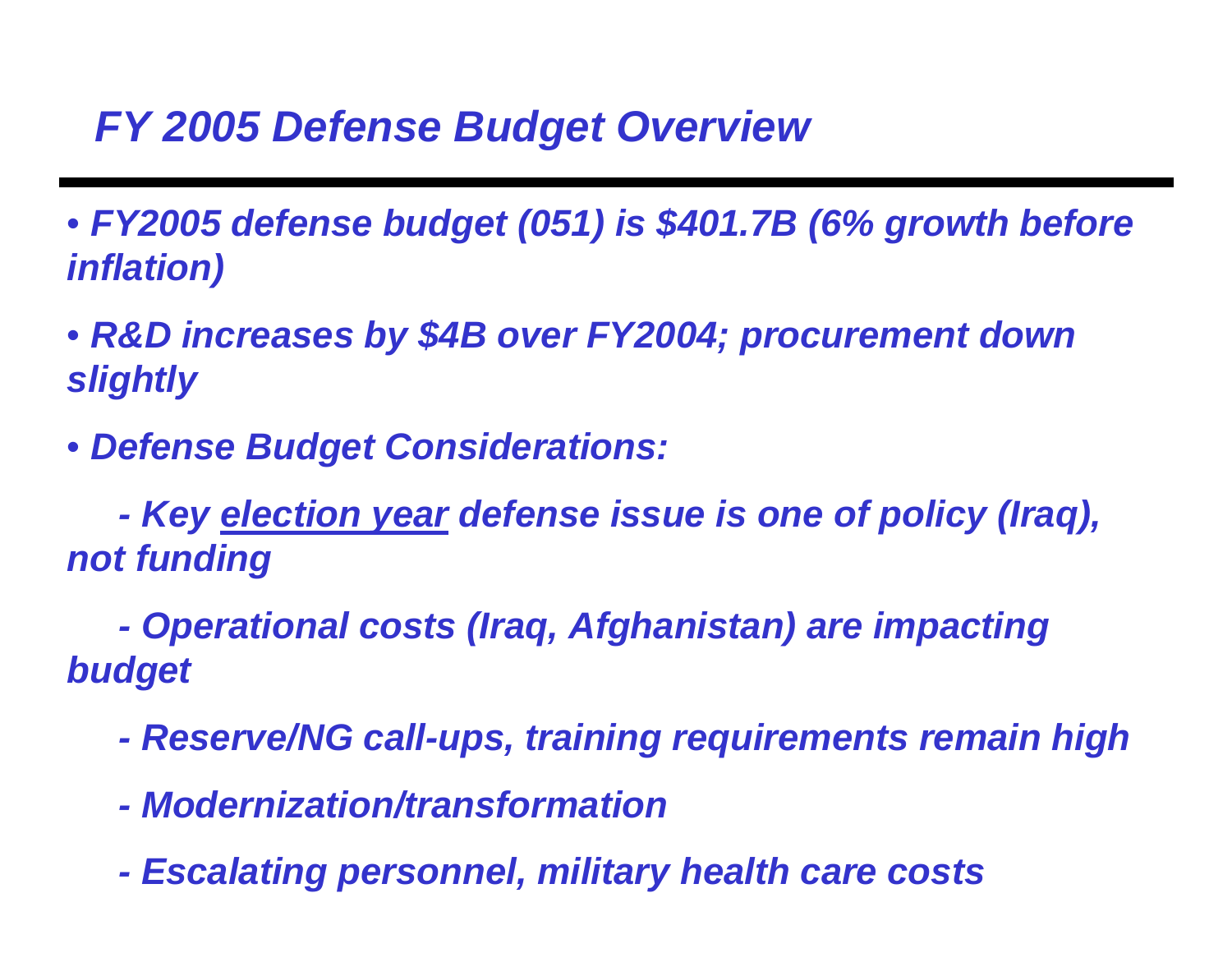### *Munitions Budget Trends*

| <b>Major Account Snapshot (\$M):</b> |             |                                                                                                                                                                                                                                                                                              |       |             |  |
|--------------------------------------|-------------|----------------------------------------------------------------------------------------------------------------------------------------------------------------------------------------------------------------------------------------------------------------------------------------------|-------|-------------|--|
|                                      | <b>FY02</b> | <b>FY03</b>                                                                                                                                                                                                                                                                                  | FY04  | <b>FY05</b> |  |
| <b>PAA</b>                           | 1,151       | 1,921                                                                                                                                                                                                                                                                                        | 1,378 | 1,402       |  |
| PA, N&MC                             | 717         | 1,421                                                                                                                                                                                                                                                                                        | 928   | 858         |  |
| <b>PAAF</b>                          | 971         | 1,400                                                                                                                                                                                                                                                                                        | 1,253 | 1,396       |  |
|                                      |             | <b>Contract on the Contract of the Contract of Contract of the Contract of Contract of the Contract of The Contract of The Contract of The Contract of The Contract of The Contract of The Contract of The Contract of The Contr</b><br><b>Contract Contract Contract Contract</b><br>$\sim$ |       |             |  |

*Munitions Budgets Stable, Probably Through POM*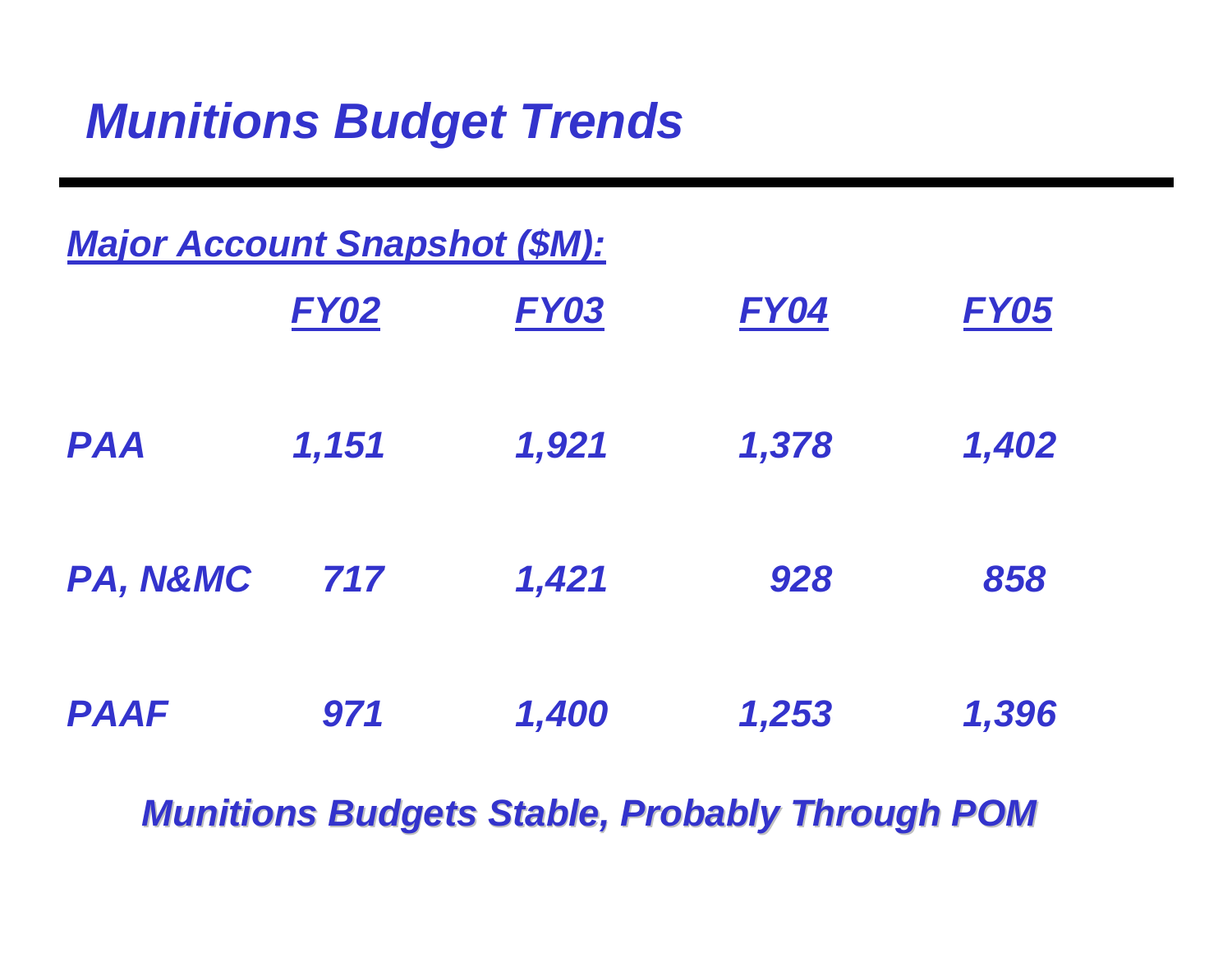#### *Key Staffers for Munitions Issues*

| HASC:        | <b>Bob Lautrup</b> | <b>R&amp;D</b>                       |
|--------------|--------------------|--------------------------------------|
|              | <b>Bob Simmons</b> | <b>Proc</b> (newly assigned)         |
| <b>SASC:</b> | <b>Joe Sixeas</b>  | <b>Proc</b>                          |
|              | <b>Bruce Hock</b>  | <b>R&amp;D</b>                       |
|              | <b>Dan Cox</b>     | <b>R&amp;D</b>                       |
| HAC:         | <b>Paul Juola</b>  | <b>R&amp;D/Proc</b>                  |
| SAC:         | <b>Brian Potts</b> | <b>R&amp;D/Proc (newly assigned)</b> |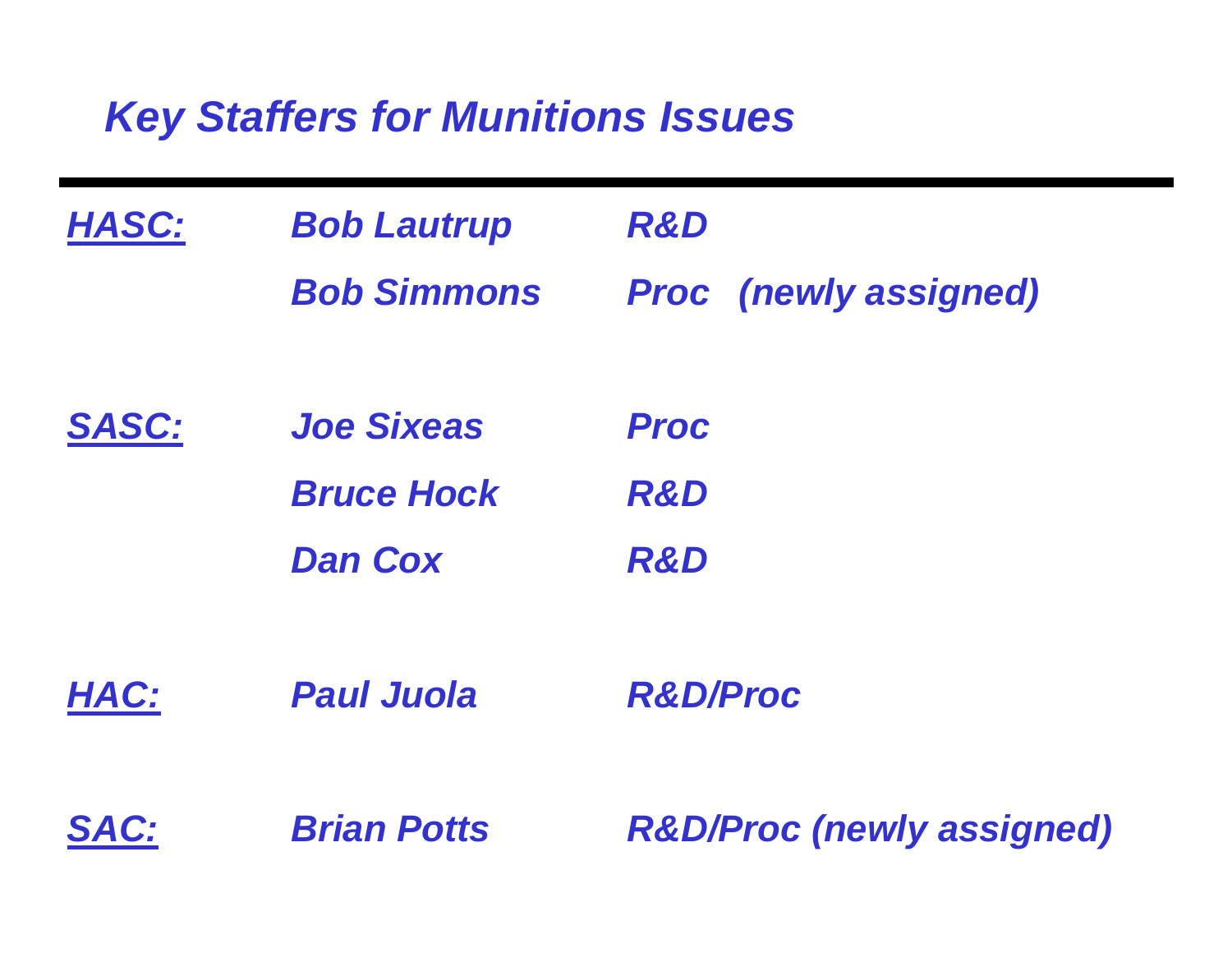#### *Key Members on Oversight Committees*

|                   | <b>Chairman</b>           | <b>Ranking</b>            |
|-------------------|---------------------------|---------------------------|
| HASC:             | <b>Duncan Hunter (CA)</b> | <b>Ike Skelton (MO)</b>   |
| <b>Readiness:</b> | <b>Joel Hefley (CO)</b>   | <b>Solomon Ortiz (TX)</b> |
| <b>SASC:</b>      | <b>John Warner (VA)</b>   | <b>Carl Levin (MI)</b>    |
| <b>Readiness:</b> | <b>John Ensign (NV)</b>   | Dan Akaka (HI)            |
| HAC:              | <b>Bill Young (FL)*</b>   | <b>David Obey (WI)</b>    |
| HAC-D:            | <b>Jerry Lewis (CA)*</b>  | <b>John Murtha (PA)</b>   |
| <b>SAC:</b>       | <b>Ted Stevens (AK)*</b>  | <b>Robert Byrd (WV)</b>   |

 *SAC-D: Ted Stevens Dan Inouye (HI)*

*\* Last Year*